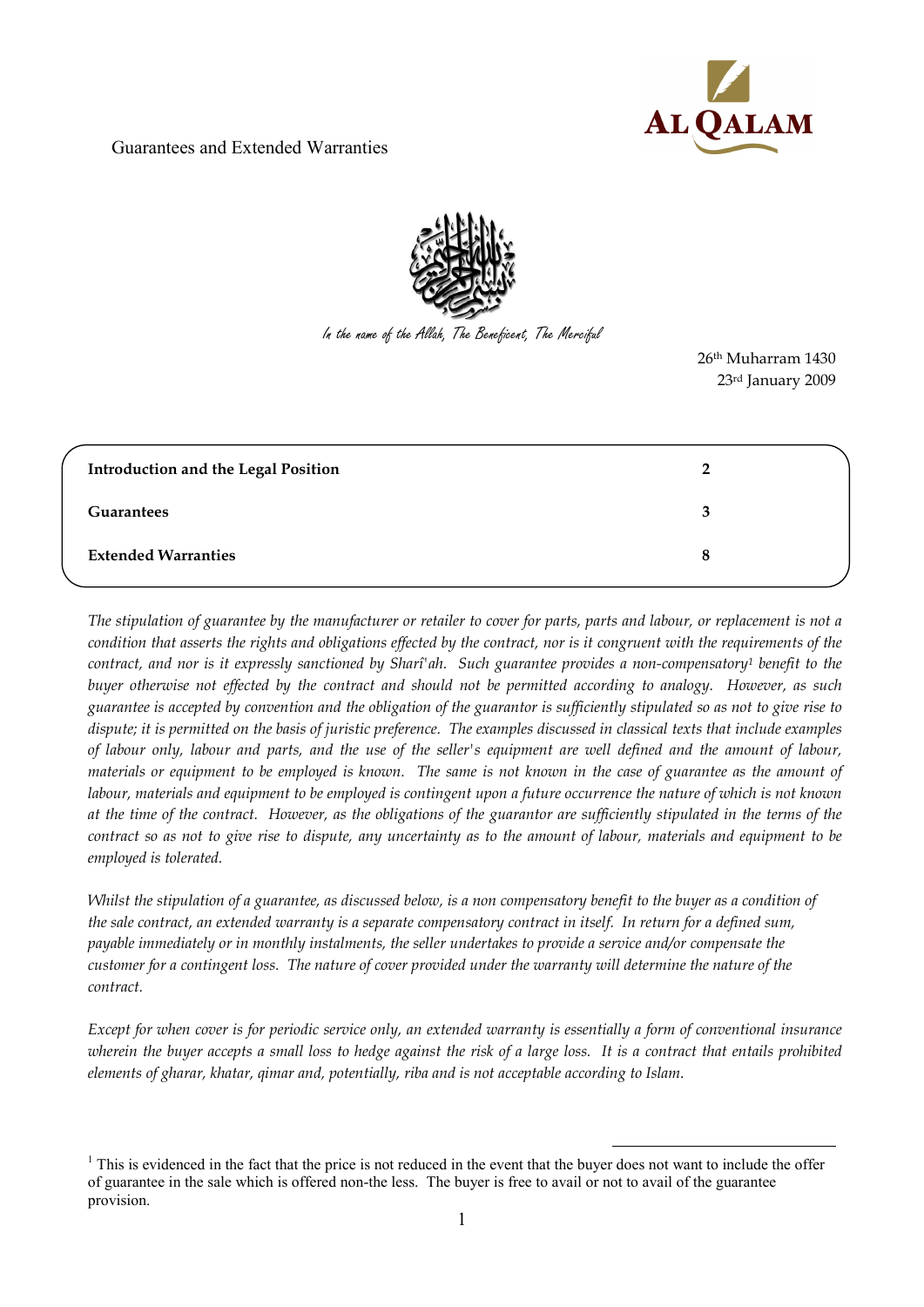

### **Introduction and The Legal Position**

The purpose of this paper is to explore whether guarantees and extended warrantees are acceptable according to Islam.

When one buys an appliance such as a fridge, washing machine, microwave, etc it normally comes with a one or two year manufacturer's guarantee. Sometimes, the retailer will also provide a one or two year guarantee. The customer is sometimes given an option to extend the cover through an extended warranty for a further two to three years for an additional fee. The guarantee or extended warranty may cover parts only, parts and labour, or may even include a total replacement. Below are extracts from a government website for information:

### **Buying goods - your rights<sup>2</sup>**

When you buy goods from a trader, such as a shop, market stall, garage, etc, you enter into a contract, which is controlled by many laws including, the Sale of Goods Act 1979 (as amended by the Sale and Supply of Goods Act 1994 and the Sale and Supply of Goods to Consumers Regulations 2002). The law gives you certain implied, or automatic, statutory rights, under this contract.

**The Sale of Goods Act 1979 (as amended)** says that goods should be as follows:

#### • **Of satisfactory quality**

This means the goods must meet the standards that any reasonable person would expect, taking into account the description, the price and all other relevant information. In some circumstances, the retailer may be liable for any statement made by the manufacturer about the goods.

Satisfactory quality includes the appearance and finish of the goods, their safety and durability and whether they are free from defects (including minor faults).

#### • **Fit for the purpose**

That goods of this type are generally sold. They must also be fit for any specific or particular purpose made known to the seller at the time of the agreement.

#### • **As described**

Goods should correspond with any description applied to them.

#### **Guarantees**

If the manufacturer of the goods provides a free guarantee with the goods, this creates a contractual obligation by the guarantor. If the manufacturer fails to honour the guarantee, you could sue the manufacturer for the promises he makes. A guarantee is extra to your rights under the Sale of Goods Act. In some circumstances, you may have a claim under the guarantee, but find that a claim under the Sale of Goods Act would be difficult to prove, or vice versa. You may also

<sup>1</sup> <sup>2</sup> http://www.tradingstandards.gov.uk/cgi-bin/lambeth/con1item.cgi?file=\*ADV0043-1011.txt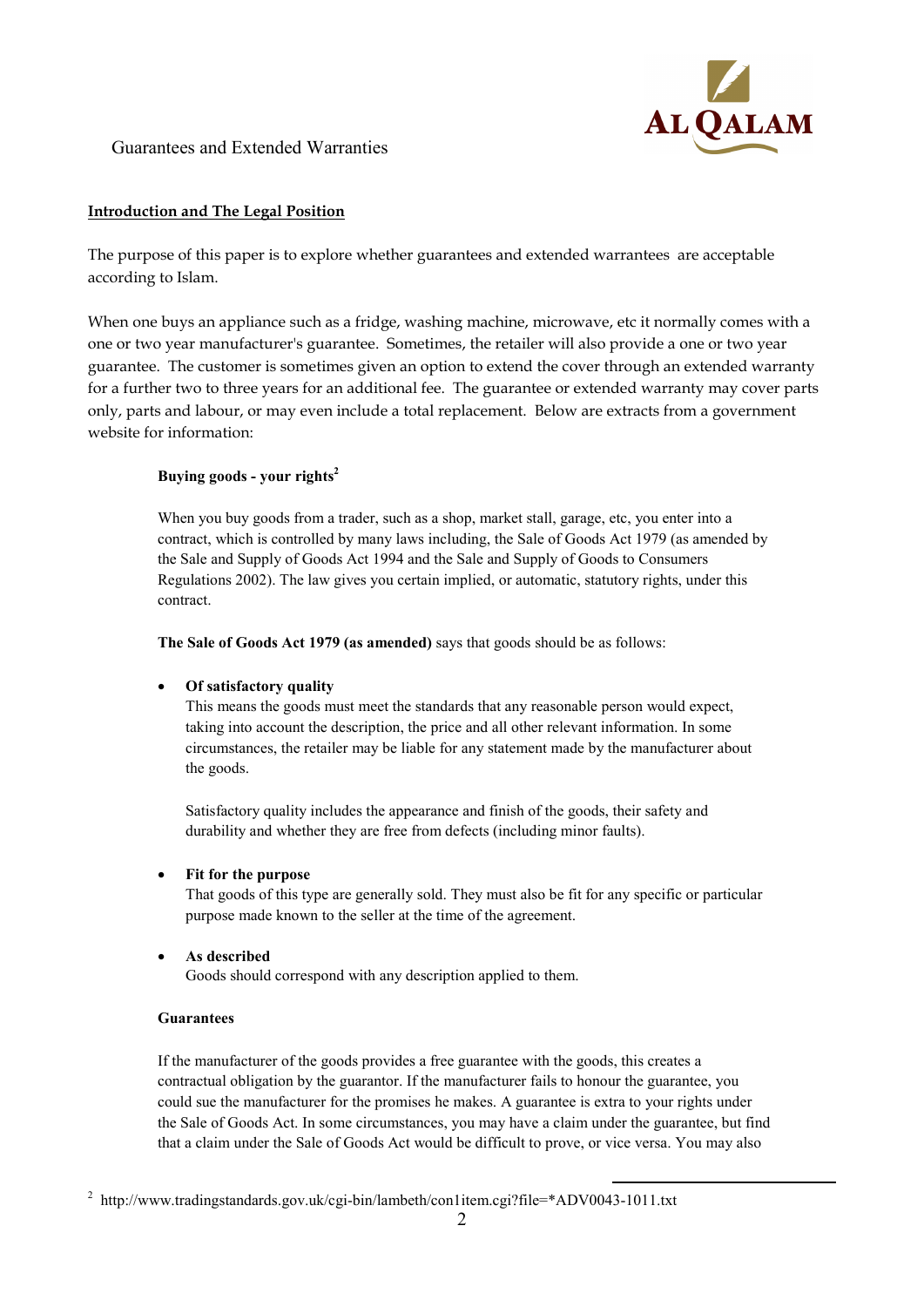

in some circumstances have a claim against both, and therefore have a choice of who to claim against. If you are unsure seek advice from your local trading standards service.

A trader or manufacturer is under no obligation to provide a guarantee, and if they do, they can specify any time span, for example six months, twelve months or three years. They can also specify what is to be covered by the guarantee, and exclude certain parts, or wear and tear. They cannot, however, take away any rights you would have under the Sale of Goods Act.

#### **Returns policies**

There is no legal obligation for shops or suppliers to provide them - it is simply to enhance consumer confidence in their product and promote sales.

An extended warranty becomes valid after the basic one 1 or 2 year manufacturer or retailer's warranty has run out and will then run for a further 2 or 3 years. It is the same as the basic warranty but will often cover damage in event of accident or misuse also. Some even cover loss or theft. In this sense it is basically an insurance policy for which you will either pay a one-off premium or a monthly fee.

## **Guarantees**

When a manufacturer or retailer provides a free guarantee with the appliance this amounts to stipulating a condition in the contract of sale. There are various types of conditions that may exist in contracts of sale:

- 1. Conditions that assert the very same rights and obligations effected by the contract. e.g., that the buyer will secure proprietary rights upon conclusion of the sale or that the vendor will have the right to retain possession of the object of sale until the price is paid in full, etc. Such conditions merely assert the requirements of the contract and are valid.
- 2. Conditions that do not assert the rights and obligations effected by the contract, but nevertheless are congruent with such rights and obligations. i.e., although such conditions are not a natural consequence of the contract they do conform to the requirements of the contract. e.g., a condition that requires the buyer to provide a guarantor or a pawned object in a contract of sale with deferred payment. Although the condition to provide a guarantor or a pawned object is not a natural consequence of the contract, it is congruent with the requirement that the buyer pay the price. Such conditions are also valid.
- 3. Conditions that neither assert the rights and obligations effected by the contract nor are congruent with the requirements of the contract, yet they are expressly sanctioned by Sharî'ah. e.g., a condition of deferred payment in sale. The logical consequence of sale is the immediate delivery of the countervalues without any option of deferment. However, in view of the needs of the masses Sharî'ah has allowed deferred payment of the price as in *bey' mu'ajjal* - deferred payment sale and the condition of delayed delivery of the object of sale as in *salam* - forward contracts. Another example is the option of recision – *khiyâr al-shart* wherein a party to the contract reserves the right to rescind the contract within a specified period. The logical consequence of sale is binding proprietary transfer of the countervalues without any condition to rescind. However, Sharî'ah has allowed such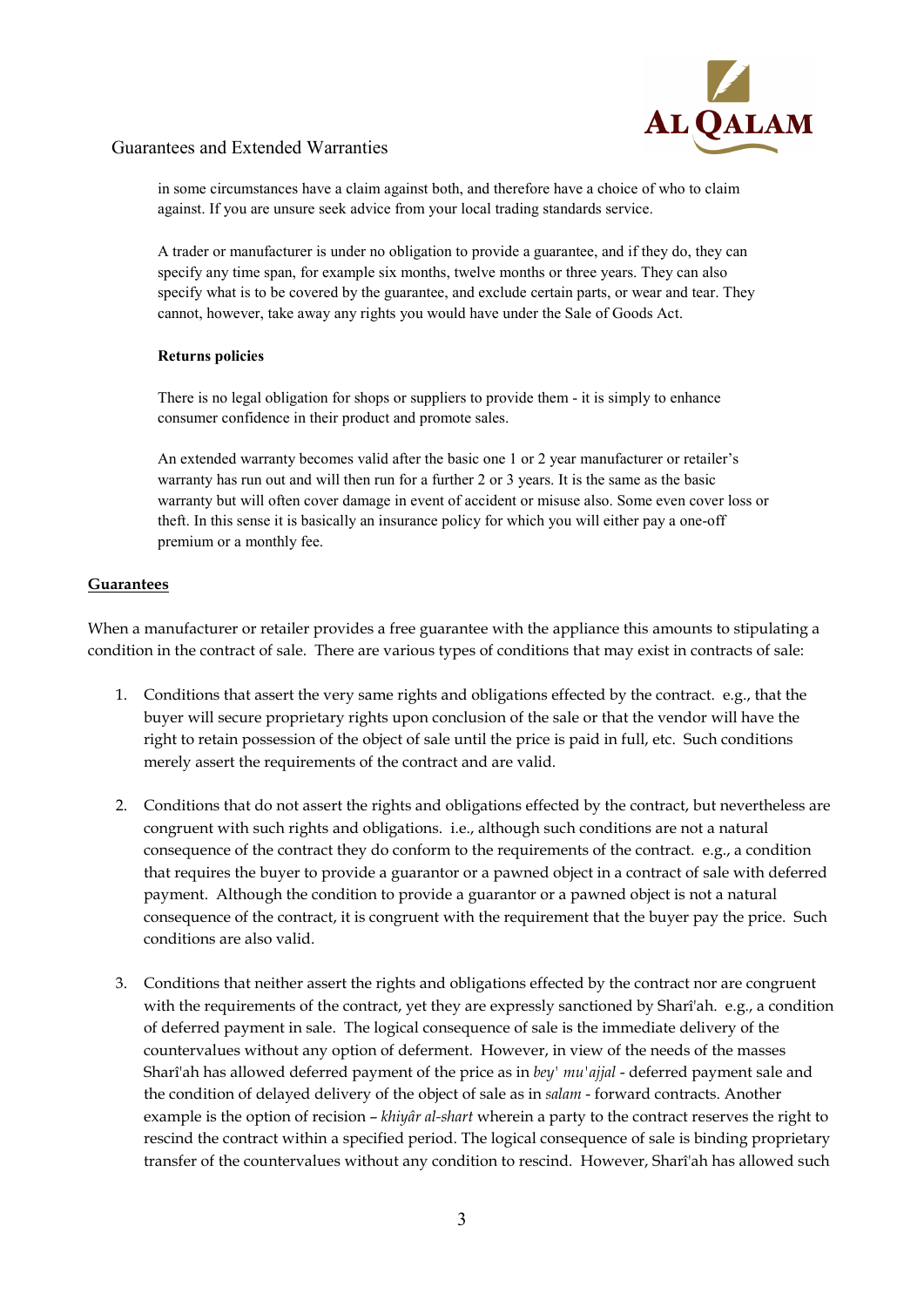

condition to diminish any information asymmetry at the time of the contract. Such conditions, by definition enjoy legal sanction and are valid.

4. Conditions that neither assert the rights and obligations effected by the contract nor are congruent with the requirements of the contract, and nor are they expressly sanctioned by Sharî'ah. If such conditions provide a benefit to a party to the contract otherwise not effected thereby they render the contract *fasid* –voidable. e.g., a condition in the contract of sale that the buyer will gift the seller a gift or extend a loan to the seller or that the seller will live in the sold property for a month, etc. Similarly, buying wheat on the condition that the seller will grind it. Such conditions provide an additional benefit to either the seller or the buyer without compensation and thus render the contract *fasid* –voidable. However, if such conditions are accepted by convention and market norm, then on the basis of *istihsân* – juristic preference they are permitted. Classical texts mention the example of purchasing a shoe on the condition that the seller will apply the sole. As the condition of applying the sole was the market norm it was considered valid. Other examples include the purchase of woven wool with the condition that the seller will make a hat out of it, or the purchase of a hat on the condition that the seller will add an inner lining from himself, or the purchase of old clothes or leather socks with the condition that the seller will apply patches to them, etc. Such conditions were allowed on the basis of juristic preference due to prevalent practice and include examples of labour only, labour and parts, and the use of the seller's equipment. In the same manner, all conditions that are permitted in themselves and are stipulated in a contract as an additional benefit are permitted if they are accepted by convention and do not lead to dispute.

ففى ا**لدر المختار**: (و) لا (بيع بشرط) عطف على إلى النيروز يعنى الأصل الجـامع فى فسـاد العقـد بسبب شرط (لايقتضيه العقد ولايلائمه وفيه نفع لأحدهما أو) فيه نفع (لمبيع) هو (من أهل الاستحقاق) للنفع بأن يكون آدميـا، فلو لم يكـن كشرط أن لايركب الدابة المبيعة لم يكن مفسدا كما سيجيء (ولم يجر العرف به و) لم (يرد الشرع بجوازه). أمـا لو جرى العرف بـه كبيـع نعل مـع شرط تشـريكه، أو ورد الشـرع بـه كخيـار شـرط فـلا فسـاد ( كشـرط أن يقطعـه) البـائع ( ويخيطـه قبـاء) مثـال لمـا لايقتضـيه العقـد وفيـه نفـع للمشـتري (أو يسـتخدمه) مثـال لمـا فيـه نفـع للبـائع، وإنمـا قـال: (شـهرا) لمـا مـر أن الخيـار إذا كــان ثلاثـة أيـام جـاز أن يشـترط فيـه الاستخدام. درر. (أو يعتقه) فإن أعتقه صح إن بعد قبضه ولزم الثمن عنده وإلا لا. شرح مجمع. (أو يدبره أو يكاتبه أو يستولدها أو لايخـرج القـن عـن ملكـه) مثـال لمـا فيـه نفـع لمبيـع يسـتحقه الـثمن . ثم فـرع علـى الأصـل بقولـه ( فيصـح) البيـع ( بشـرط يقتضـيه العقـد) (كشرط الملك للمشترى) وشرط حبس المبيع لاستيفاء الثمن (أو لايقتضيه ولا نفع فيه لأحد) ولو أجنبيـا. ابـن ملك. فلو شرط أن يسكنها فـلان أو أن يقرضه البـائع أو المشـترى كـذا فـالأظهر الفسـاد. ذكـره أخـى زاده. وظـاهر البحر تـرجيح الصـحة. (كشـرط أن لايبيع) عبر ابن الكمال بيركب (الدابة المبيعة) فإنّحا ليست بأهل للنفع (أو لايقتضيه لكن) يلائمه كشرط رهن معلوم وكفيل حاضر . ابـن ملـك. أو (جـرى العرف بـه كبيـع نعـل) أي صـرم سمـاه باسـم مـا يئـول. عيـنى (علـى أن يحـذوه) البـائع (ويشـركه) أي يضـع عليـه الشراك وهو السير ومثله تسمير القبقاب (استحسانا للتعامل بلا نكير). هذا إذا علقه بكلمة على. وإن بكلمة إن بطل البيع إلا فى بعت إن رضي فلان ووقته كخيار الشرط. أشباه من الشرط والتعليق، وبحر من مسائل شتى. (كتاب البيوع، 5/84-88)

وفي **رد المحتـار**: قوله: (ولا بيـع بشـرط) ... {لنهيـه صـلى الله عليه وسلم عـن بيـع وشـرط}، لكـن ليس كـل شـرط يفسـد البيـع. نمر. … قوله: (لايقتضيه العقد ولايلائمه) قال في البحر: معنى كون الشرط يقتضيه العقد أن يجب بالعقد من غير شرط، ومعنى كونه ملائما أن يؤكد موجب العقد. وكذا فى الذخيرة. وفى السراج الوهاج: أن يكون راجعا إلى صفة الثمن أو المبيع كاشتراط الخبز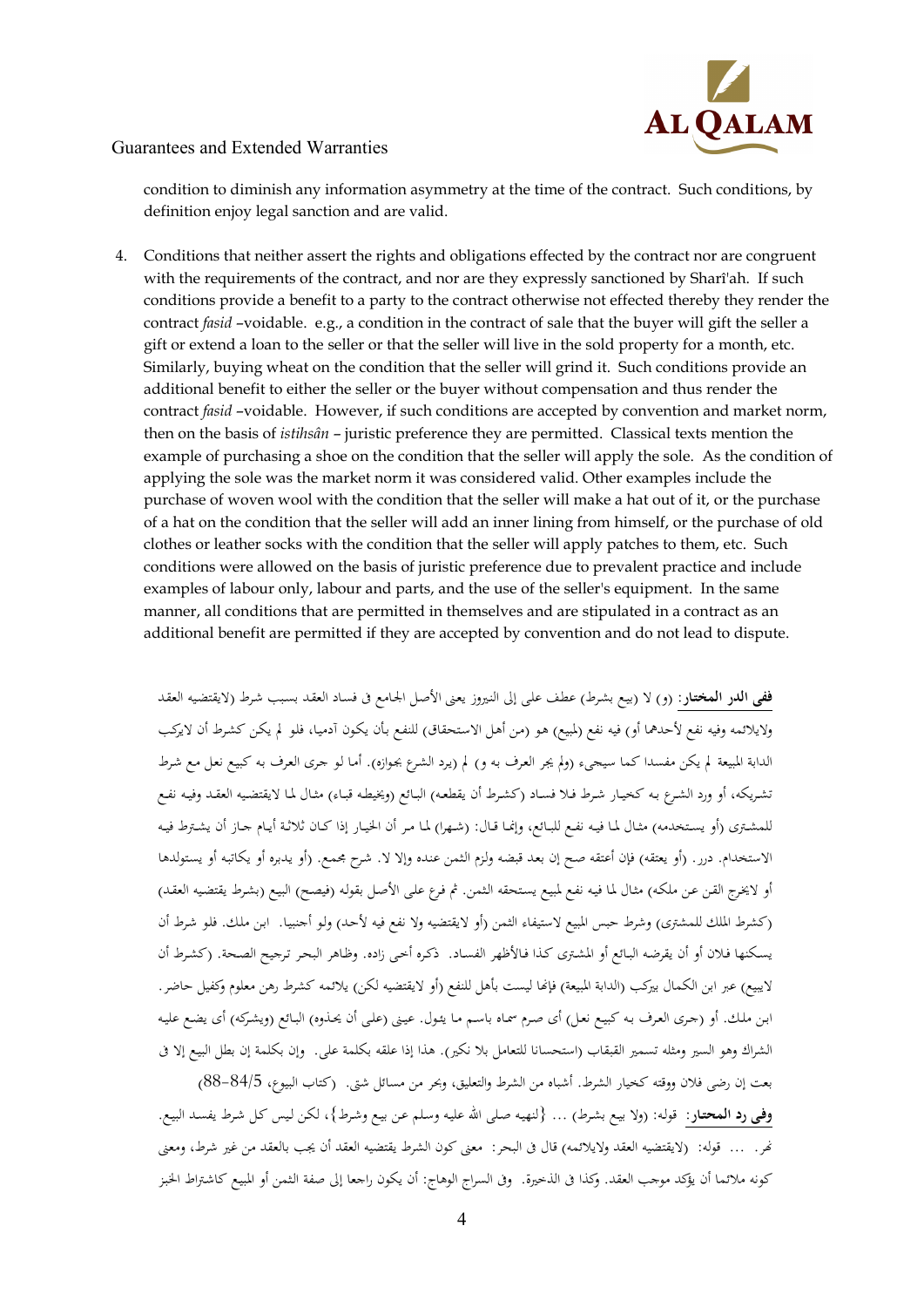

والطبخ والكتابة. اهـ مـا في البحر. ... [ تنبيه ] المراد بالنفع مـا شرط من أحد العاقدين على الآخر. فلو على أجنبي لايفسد ويبطل الشرط، لما في الفتح عن الولوالجية: بعتك الدار بألف على أن يقرضني فلان الأجنبي عشرة دراهـم، فقبل المشتري، لايفسد البيع؛ لأنه لايلزم الأجنبي ولا خيار للبائع. اهـ ملخصا. ... قوله: (وفيه نفع للمشترى) ومنه ما لو شرط على البائع طحن الحنطة أو قطع الثمرة. وكذا مـا اشتراه على أن يدفعه البـائع إليه قبـل دفـع الثمن، أو علـى أن يدفع الثمن في بلد آخر، أو علـى أن يهب البائع منه كذا، بخلاف على أن يحط من ثمنه كذا؛ لأن الحط ملحق بما قبل العقد ويكون البيع بما وراء المحطوط. بحر. قوله: (مثال لما فيه نفع للبائع) ومنه ما لو شرط البائع أن يهبه المشترى شيئا أو يقرضه أو يسكن الـدار شـهرا أو أن يـدفع المشترى الثمن إلى غريم البـائع، لسـقوط مؤنـة القضـاء عنـه ولأن النـاس يتفـاوتون فى الاسـتيفاء، فمـنهم مـن يسـامح ومـنهم مـن يمـاكس، أو علـى أن يضـمن المشـترى عنـه ألفـا لغريمـه. بحـر. ... قولـه: (ومثلـه تسـمير القبقـاب) أصـله للمحقـق ابـن الهمـام حيـث قـال: ومثلـه فى ديارنـا شـراء القبقاب على أنه يستمر له سيرا. قوله: (استحسانا للتعامل) أي يصح البيع ويلزم للشرط استحسـانا للتعامـل. والقيـاس فسـاده؛ لأن فيه نفعا لأحدهما وصار كصبغ الثوب . مقتضـى القيـاس منعـه؛ لأنـه إجـارة عقـدت علـى اسـتهلاك عـين الصـبغ مـع المنفعـة ولكـن جـوز للتعامل. ومثله إجـارة الظئـر. وللتعامـل جوزنـا الاستصناع مـع أنـه بيـع المعدوم. ومـن أنواعـه شـراء الصوف المنسـوج علـى أن يجعله البائع قلنسوة، أو قلنسوة بشرط أن يجعل البائع لها بطانة من عنده. وتمامه فى الفتح. وفى البزازية: اشترى ثوبا أو خفا خلقا على أن يرقعه البائع ويسلمه صح. اهـ. ومثله فى الخانية. قال فى النهر: بخلاف خياطة الثوب لعدم التعارف. اهـ. قال فى المنح: فإن قلت: { ى االله صلى عليه وسلم عن بيع وشرط} فيلزم أن يكون العرف قاضيا على الحديث . قلت: ليس بقاض عليـه، بـل علـى القيـاس؛ لأن الحديث معلول بوقوع النزاع المخرج للعقد عن المقصود به، وهو قطع المنازعة، والعرف ينفي النزاع فكـان موافقـا لمعنى الحـديث، فلم يبق من الموانع إلا القياس والعرف قاض عليه. اهـ ملخصا. قلت: وتدل عبارة البزازية والخانية، وكذا مسـألة القبقـاب علـى اعتبـار العرف الحادث. ومقتضى هذا أنه لو حدث عرف فى شرط غير الشرط فى النعل والثوب والقبقاب أن يكون معتبرا إذا لم يؤد إلى المنازعة . (كتاب البيوع، مطلب فى البيع بشرط فاسد، 5/ 84- )88

**وفي الهداية**: قال: (ومن باع عبدا على أن يعتقه المشترى أو يدبره أو يكاتبه أو أمة على أن يستولدها فالبيع فاسد) ؛ لأن هذا بيع وشرط وقـد نحى النبي صلى الله عليه وسلم عن بيـع وشرط. ثم جملة المذهب فيه أن يقـال: كـل شرط يقتضيه العقـد كشرط الملك للمشترى لايفسد العقد لثبوته بدون الشرط. وكل شرط لايقتضيه العقد وفيه منفعة لأحد المتعاقدين أو للمعقود عليه وهو من أهل الاستحقاق يفسـده، كشـرط أن لايبيع المشترى العبـد المبيع؛ لأن فيـه زيـادة عاريـة عـن العوض فيـؤدي إلى الربـا، أو لأنـه يقـع بسببه المنازعة فيعرى العقد عن مقصوده أن إلا يكون متعارفا؛ لأن العرف قاض على القياس . ولو كان لايقتضيه العقد ولامنفعة فيه لأحد لايفسده، وهو الظاهر من المذهب، كشرط أن لايبيع المشترى الدابة المبيعة لأنه انعدمت المطالبة فلا يؤدي إلى الربا ولا إلى المنازعة. إذا ثبت هذا فنقول: إن هذه الشروط لايقتضيها العقد؛ لأن قضيته الإطلاق فى التصرف والتخيير لا الإلزام حتمـا، والشرط يقتضى ذلك وفيه منفعة للمعقود عليه. ... قال (وكذلك لو بـاع عبدا على أن يستخدمه البـائع شـهرا أو دارا على أن يسكنها أو على أن يقرضـه المشـترى درهمـا أو علـى أن يهـدي لـه هديـة) ؛ لأنـه شـرط لايقتضـيه العقـد وفيـه منفعـة لأحـد المتعاقـدين؛ ولأنـه عليـه الصـلاة والسلام نحي عن بيع وسلف؛ ولأنه لو كـان الخدمة والسكنى يقابلهمـا شيء من الثمن يكون إجـارة فى بيع، ولو كـان لايقابلهمـا يكون إعارة فى بيع. {وقد نَمى النبي عليه الصلاة والسلام عن صفقتين في صفقة}. (كتاب البيوع، باب البيع الفاسد، 3/59) وفى فتح القدير: (قوله ثم جملة الأمر فيه) أي في الشرط (أنه إمـا أن يقتضيه العقد) كشرط أن يحبس المبيع إلى قبض الثمن ونحوه فيجوز؛ لأنه مؤكد لموجب العقد، أو لايقتضيه لكن ثبت تصحيحه شرعا بما لا مرد له كشرط الأجل فى الثمن والمثمن فى السلم وشرط فى الخيار فكذلك هو صحيح للإجماع على ثبوته شرعا رخصة، أو لايقتضيه وليس مما ثبت كذلك لكنه متعارف كشراء نعل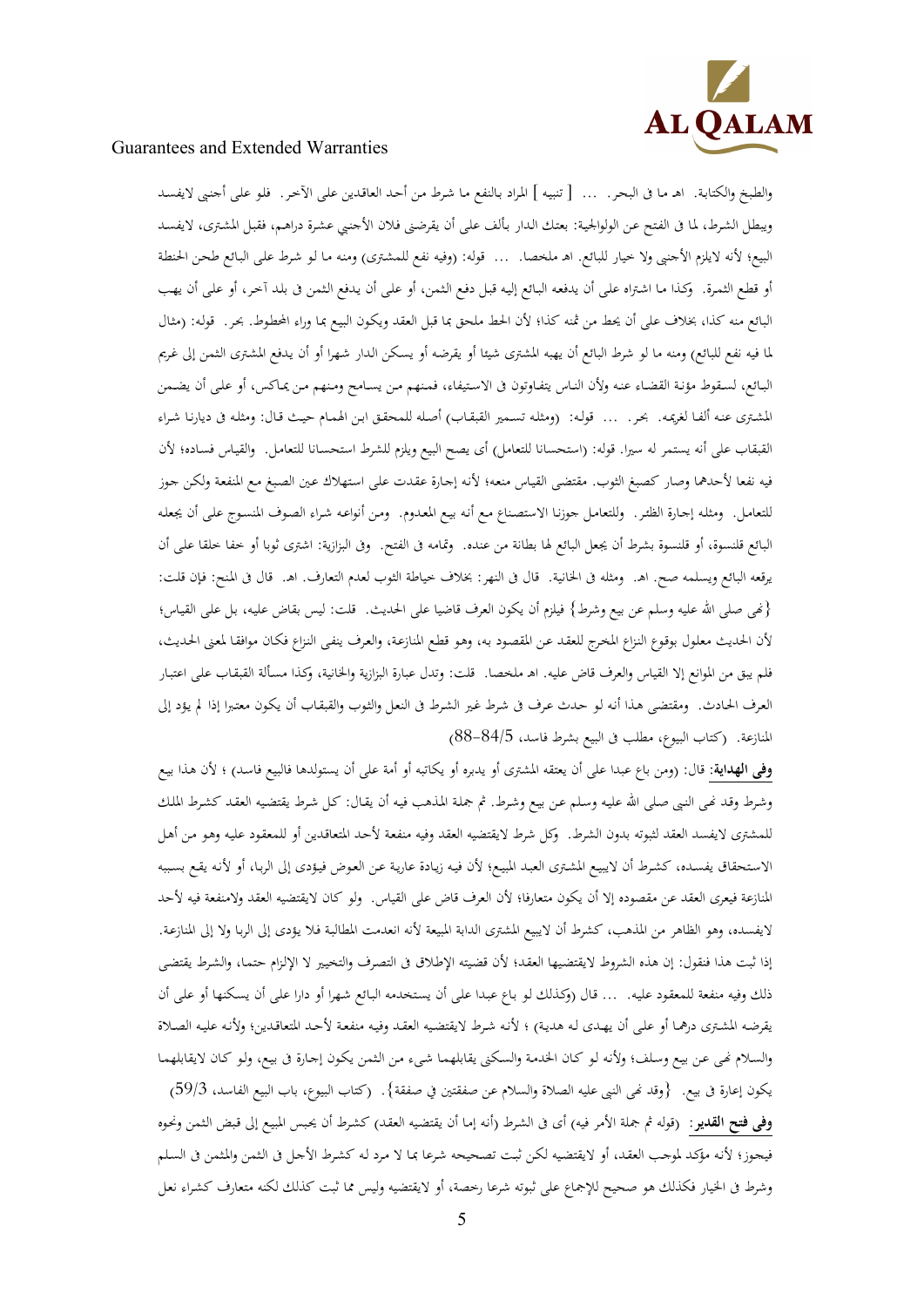

على أن يحذوها البـائع أو يشركها فهو جـائز أيضـا لما سيأتي. وكذا إذا لم يكن كـذلك ولكن يتضـمن التوثق بـالثمن كـالبيع بشرط كفيل بالثمن حاضر وقبل الكفالة، أو بأن يرهنه به رهنا معلوما بالإشارة أو التسمية، فهو جائز أيضا على الصحيح خلافا لزفر، فإن حاصله التوثق للثمن فيكون كاشتراط الجودة فيه فهو مقرر لمقتضى العقد. ... ولو كان الشرط مما لايقتضيه وليس ممـا ذكرنـا، فأمـا ما فيه منفعة لأحد المتعاقدين أو المعقود عليه وهو من أهل الاستحقاق، كأن اشترى حنطة على أن يطحنها البـائع أو يتركها فى داره شهرا أو ثوبـا علـى أن يخيطه فـالبيع فاسـد. وكـذا شـرط أن لايبيـع المشترى العبـد؛ لأنـه يعجبـه أن لاتتداولـه الأيـدى. وكـذا علـى أن لايخرجه من مكة مثلا. … (قوله: وكذلك لو بـاع عبـدا علـى أن يستخدمه البـائع شهرا أو دارا علـى أن يسكنها أو علـى أن يقرضه المشترى دراهم أو على أن يهدى له هدية) أو ثوبا على أن يقطعه المشترى قميصا أو قباء فهو فاسد (لأنه شرط لايقتضيه العقد وفيه منفعة لأحد المتعاقدين) وقد ورد في عين بعضها نمي خاص وهو رنميه صلى الله عليه وسلم عن بيع وسلف) أي قرض. ثم خص شرطي الاستخدام والسكنى بوجه معنوى فقـال: (ولأنـه لـو كـان الخدمـة والسكنى يقابلهمـا شـىء مـن الـثمن) بـأن يعتبر المسـمى ثمنـا وبإزاء المبيع وبإزاء أجرة الخدمة والسكنى (يكون إجارة فى بيع. ولو كان لايقابلهما يكون إعارة فى بيع. وقد {نَحى رسول الله صلى الله عليه وسلم عن صفقتين فى صفقة}) فيتناول كلا من الاعتبارين المذكورين. (كتاب البيوع، باب البيع الفاسد، 6/77–80<sub>)</sub> **وفى تبيين الحقـائق شـرح كنـز الـدقائق:** والأصـل فيـه أن كـل شـرط لايقتضـيه العقـد وهـو غـير ملائـم لـه و لم يـرد الشـرع بجـوازه ولم يجـز التعامل فيه وفيه منفعة لأهـل الاستحقاق مفسـد لمـا روينـا. فإن شـرط فيـه مـا يقتضيه العقـد كشـرط الملك للمشـترى، أو شـرط فيـه الملائـم للعقـد كـالرهن والكفالـة جـاز؛ لأنهمـا للتوثقة والتأكيـد لجـانب الاسـتيفاء والمطالبـة؛ لأن اسـتيفاء الـثمن مقتضـى العقـد ومؤكده ملائم له إذا كـان معلومـا بـأن كـان الـرهن والكفالـة معينـين ، أو شـرطا فيـه مـا ورد الشـرع بجـوازه كالخيـار والأجـل ، أو شـرط فيـه مـا جـرى التعامل بين الناس كشراء النعل على أن يحذوها للبائع أو يشركها ، أو شرط فيه ما لا منفعة فيه لأهل الاسـتحقاق ، وأهـل الاسـتحقاق هو البائع والمشترى والمبيع الآدمي. والأجنبي لايفسد البيع لورود الشرع به أو التعامل أو لكونه ملائمـا. ومـا عـدا ذلك من الشروط مفسد لما فيه من زيادة عرية عن العوض فيفضى إلى الربا، ولأنه يقع بسببه المنازعة فيعرى العقد عن مقصوده؛ لأن المقصود من شرع الأسباب فى المعاملات قطع النزاع ليختص به المباشر للسبب. (كتاب البيوع، باب البيع الفاسد، 4/ 389 )

**وفيه**: قال: (أو يستخدم البـائع شـهرا أو دارا علـى أن يسكن أو يقرض المشترى درهما أو يهـدي له أو يسلمه إلى كـذا أو ثوبـا علـى أن يقطعه البائع ويخيطه قميصا) لأن هـذه الشـروط لايقتضـيها العقـد وفيـه منفعـة لأحـدهما فيفسـد ، ولأنـه إن كـان بعـض الـثمن بمقابلـة العمل المشروط فهو إجارة مشروطة فى بيع وإن لم يكن بمقابلته شيء فهو إعـارة مشروطة فيه {ونحى النبي صلى الله عليه وسلم عن صفقة فى صفقة} ولأن الأجل يختص بالديون؛ لأنه شرع للترفيه حتى يتمكن من التحصيل به دون الأعيان إذ هي حاصلة متعينة بالعقد فلا حاجة فيها إلى التأجيل فيكون اشتراطه مفسدا له. قال: (وصح بيع نعل على أن يحذوه أو يشركه) وقال زفر رحمه الله: لايجـوز، وهـو القيــاس؛ لأن فيـه شـرطا لايقتضـيه العقـد. وجـه الاستحســان أن النــاس تعــاملوه وبمثلـه يـترك القيــاس. ولهـذا أجزنــا الاستصـناع واسـتئجار الصباغ والظئـر والحمـام وإن كانـت إجـارة علـى اسـتهلاك الأعيـان. (كتـاب البيـوع، بـاب البيـع الفاسـد،  $(393 - 392)4$ 

وفى **البحر الرائق**: وأشار المصنف بالعتق وما عطف عليه إلى كل شرط لايقتضيه العقد، ولايلائمه، وفيه منفعة لأحد المتعاقدين أو للمعقود عليه، وهـو مـن أهـل الاستحقاق، ولم يجر العرف به، ولم يرد الشرع بجوازه. فلا بـد في كـون الشـرط مفسـدا للبيع مـن هـذه الشرائط الخمسة. فإن كان الشرط يقتضيه العقد فإنه لايفسد كشرطه أن يحبس المبيع إلى قبض الثمن ونحوه. فإن كـان لايقتضيه لكن ثبت تصحيحه شرعا فلا مرد له كشرط الأجل فى الثمن، وفى المبيع السلم، وشرط الخيـار لايفسـده. وإن كـان متعارفـا كشـراء النعـل علـى أن يحـذوها البـائع أو يشـركها فهـو جـائز. وإن كـان ملائمـا للبيـع لايفسـده كـالبيع بشـرط كفيـل بـالثمن إذا كـان حاضـرا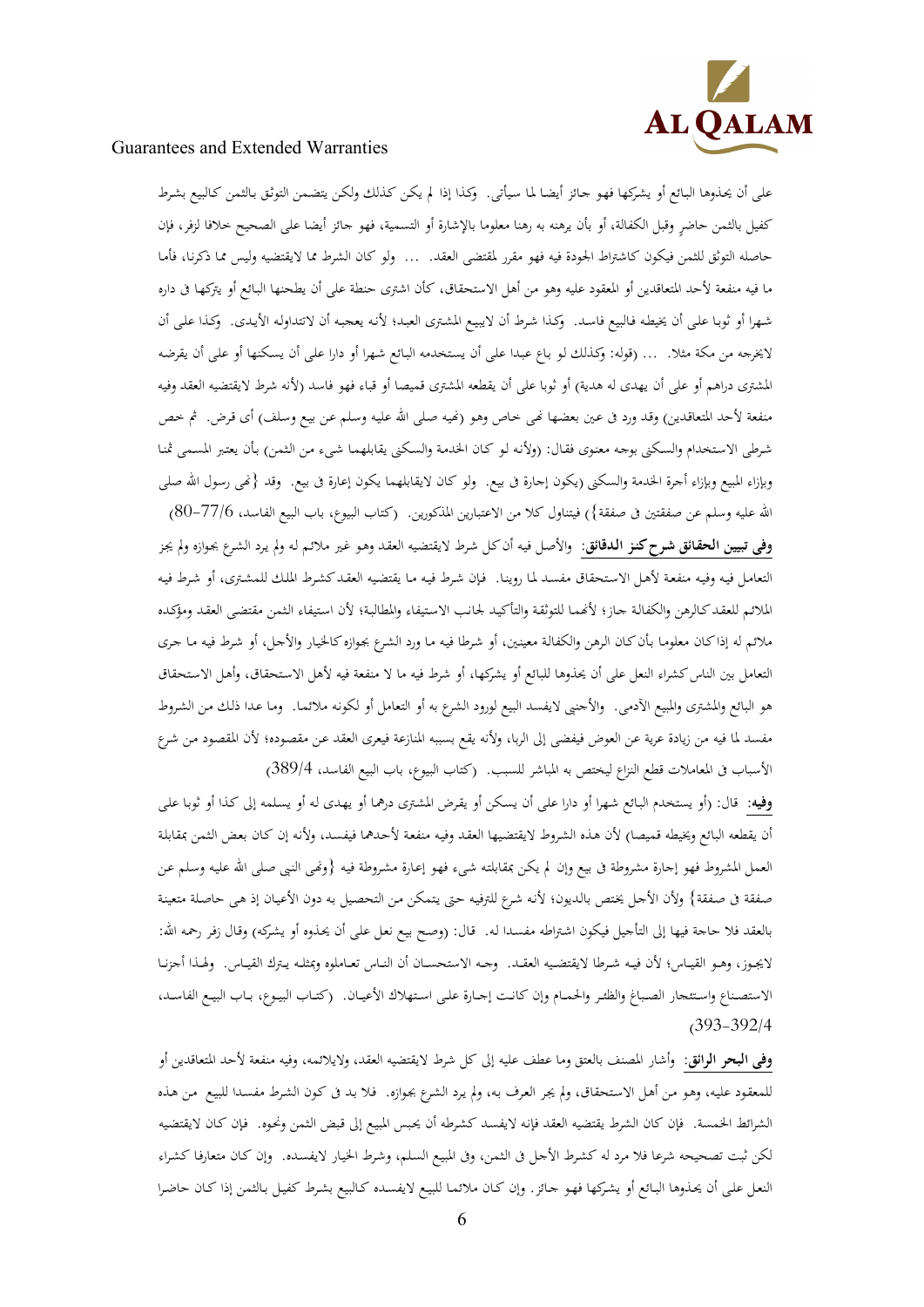

وقبلهـا، أو غائبـا فحضر وقبل قبل التفرق، وكشرط رهـن معلوم بالإشـارة أو التسـمية، فإن حاصلهما التوثـق للثمن ... ومعنى كـون الشرط يقتضيه العقد أن يجب بالعقد من غير شرط، ومعنى كونه ملائما أن يؤكد موجب العقد فى كذا الذخيرة. وفى السراج الوهاج .<br>أن يكـون راجعـا إلى صـفة المبيـع أو الـثمن كاشـتراط الخبـز والطبـخ والكتابـة، ... وتفسـير المنفعـة لأحـد المتعاقـدين اشـتراط أن يهبـه المشترى شيئا أو يقرضه أو يسكن الدار شهرا أو يخدمه العبد شهرا ... وممـا فيه نفع للمشترى اشتراط خياطة الثوب على البـائع أو طحن الحنطة أو قطع الثمرة. وتفسيره منفعة المعقود عليه إذا كان من أهل الاستحقاق اشتراط أن لايبيع العبد أو لايهبه أو لايخرجه عـن ملكـه بوجـه مـن الوجـوه، فـإن المملـوك يسـر أن لاتتداولـه الأيـدي. ... وقيـدنا بكونـه مـن أهـل الاستحقاق أي مـن أهـل أن يستحق حقا على الغير، وهو الآدمي لأنه لو كان حيوانا غير آدمي أو ثوبا فالبيع بمذا الشرط جائز . وخرج أيضا ما إذا شرط منفعة لأجنبي كأن يقرض البائع أجنبيا فالبيع صحيح كما في الذخيرة معزيا إلى الصدر الشهيد. قال: وذكر القدوري أنه يفسد. وصورته أن يقـول المشـتر ى للبـائع اشـتريت منـك هـذا علـى أن تقرضـنى أو تقـرض فلانـا . ... وخـرج أيضـا لا مـا مضـرة فيـه، ولا منفعـة كـأن اش ترى طعاما بشرط أكله أو ثوبا بشرط لبسه فإنه يجوز . (كتاب البيوع، باب البيع الفاسد، 6/ 84- )86

**وفـى الجـوهرة النيـرة:** قولـه: ( ومـن بـاع عبـدا علـى أن يعتقـه المشـتر أو ى يـدبره أو يكاتبـه أو أمـة علـى أن يسـتولدها المشـتر ى فـالبيع فاسـد) لأن هـذا بيـع وشـرط وقـد نحـى النـبى صـلى الله عليـه وسـلم عـن بيـع وشـرط. ثم هـذا علـى ثلاثـة أوجـه: فى وجـه البيـع والشـرط كلاهمـا جـائزان، وفى وجـه كلاهمـا فاسـدان، وفى وجـه البيـع جـائز والشـرط باطـل. فـالأول أن يكـون الشـرط ممـا يرجـع إلى بيـان صـفة الثمن، أو المبيع. فصفة الثمن أن يبيع عبده بألف على أنحا نقد بيت المال أو مؤجلة. وأمـا صفة المبيع فهو أن يبيع جارية على أنحـا طباخة أو خبازة أو بكر أو ثيب أو عبدا على أنه كاتب؛ لأن هـذه شروط يقتضيها العقـد. وأمـا الوجه الـذي كلاهما فاسـدان فهو .<br>أن يكون الشرط مما لايقتضيه العقد وفيه منفعة لأحد المتعاقدين أو للمعقود عليه وهو من أهل الخصومة وليس للناس فيه تعامل، نحو أن يشـترى ثوبـا بشـرط الخياطـة، أو حنطـة بشـرط الحمـل إلى منزلـه، أو ثمـرة بشـرط الجـذاذ علـى البـائع، أو رطبـة بشـرط الجـذاذ فـالبيع فاسد؛ لأن هذا شرط لايقتضيه العقد، وفيه منفعة للمشترى. وكذا إذا كـان الشرط فيه منفعة للبـائع مثل أن يشترى دارا بشرط أن يسكنها البـائع شـهرا، أو أرضـا بشـرط أن يزرعهـا البـائع سنة، أو دابـة بشـرط أن يركبهـا، أو ثوبـا بشـرط أن يلبسـه شـهرا، أو بشـرط أن يقرضه المشترى دراهم. وكذا إذا كان فى الشرط منفعة للمعقود عليه وهو من أهل الخصومة نحو أن يبيع عبدا بشرط العتق أو التدبير، أو جارية بشرط الاستيلاد. (كتاب البيوع، باب البيع الفاسد، ص 246)

The stipulation of guarantee by the manufacturer or retailer to cover for parts, parts and labour, or replacement is not a condition that asserts the rights and obligations effected by the contract, nor is it congruent with the requirements of the contract, and nor is it expressly sanctioned by Sharî'ah. Such guarantee provides a non-compensatory<sup>3</sup> benefit to the buyer otherwise not effected by the contract and should not be permitted according to analogy. However, as such guarantee is accepted by convention and the obligation of the guarantor is sufficiently stipulated so as not to give rise to dispute; it is permitted on the basis of juristic preference. The examples discussed in classical texts that include examples of labour only, labour and parts, and the use of the seller's equipment are well defined and the amount of labour, materials or equipment to be employed is known. The same is not known in the case of guarantee as the amount of labour, materials and equipment to be employed is contingent upon a future occurrence the nature of which is not known at the time of the contract. However, as the obligations of the guarantor are sufficiently

<sup>-</sup><sup>3</sup> This is evidenced in the fact that the price is not reduced in the event that the buyer does not want to include the offer of guarantee in the sale which is offered non-the less. The buyer is free to avail or not to avail of the guarantee provision.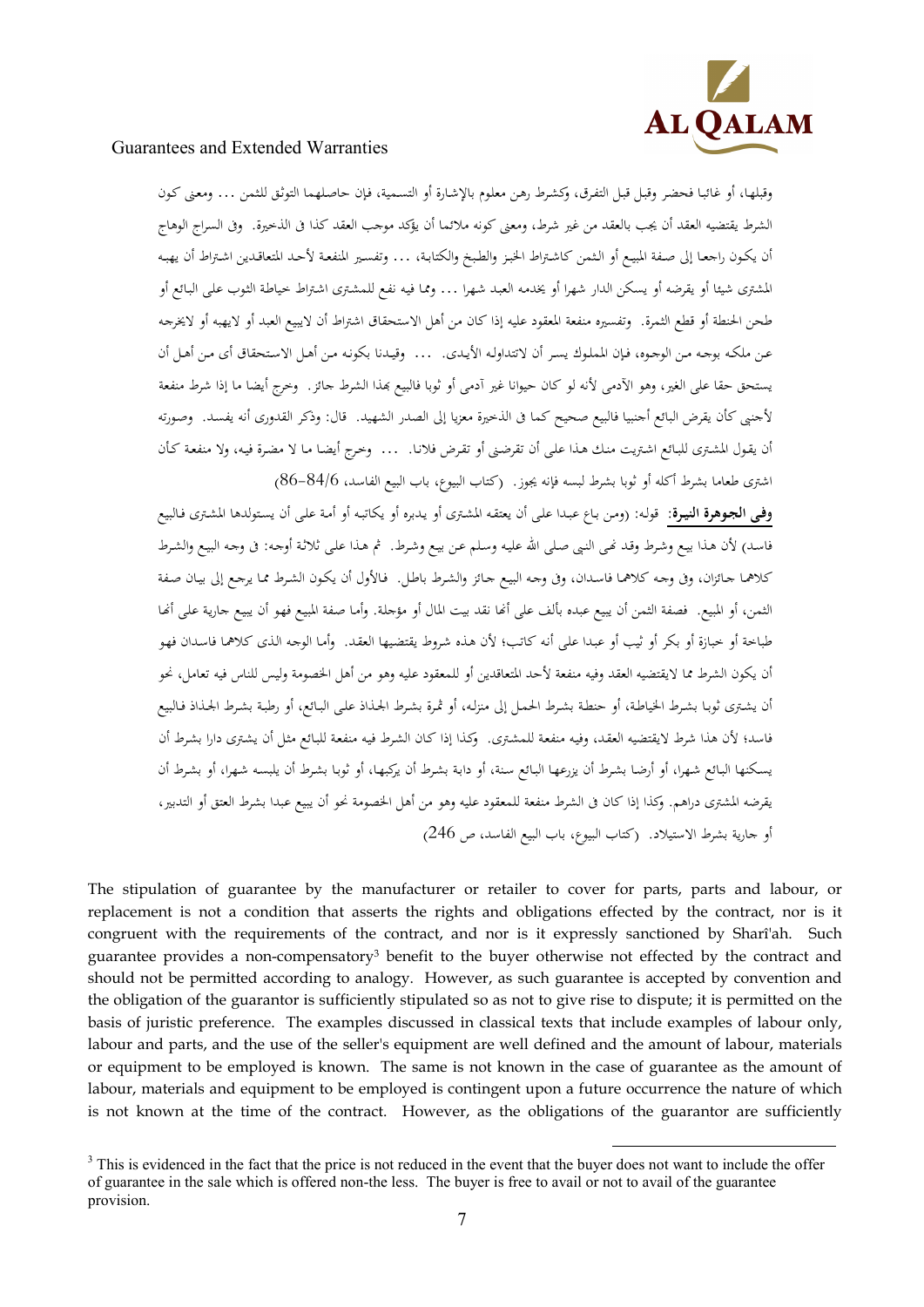

stipulated in the terms of the contract so as not to give rise to dispute, any uncertainty as to the amount of labour, materials and equipment to be employed is tolerated.

### **Extended Warranties**

Whilst the stipulation of a guarantee, as discussed above, is a non compensatory benefit to the buyer as a condition of the sale contract, an extended warranty is a separate compensatory contract in itself. In return for a defined sum, payable immediately or in monthly instalments, the seller undertakes to provide a service and/or compensate the customer for a contingent loss. The nature of cover provided under the warranty will determine the nature of the contract:

- Replacement parts only  $-$  If the cover is for parts only then this amounts to a contingent sale wherein the price is paid regardless of delivery of the subject matter (parts). As such, it is a contract that entails prohibited elements of *gharar* as the delivery of the parts is uncertain, *khatar* as the proprietary transfer of the parts is contingent, and *qimar* as the gain of one party is dependent on the loss of the other.
- Labour/service only The provider of the warranty is essentially a common employee *ajîr mushtarak* and the subject of contract in this case is the labour for which the normative rule is that remuneration may only be claimed for work actually carried out. If the warranty is for a periodic service only, then this will be an *ijârah* where the labour is known and includes a condition that the provider of the warranty utilizes his own tools and provides any necessary minor consumable or part such as oil, etc. Such condition is permissible as it is accepted by convention. Similarly, if major replacement parts are provided by the consumer and the warranty provider provides the labour as part of the periodic service, it is also permissible as any uncertainty to the extent of labour does not give rise to dispute.

**ففـى الفتـاوى الهنديـة:** ( وممـا يتصـل ـذا البـاب فصـل التوابـع) والأصـل فيـه أن الإجـارة إذا وقعـت علـى عمـل فكـل مـا كـان مـن توابـع ذلك العمل ولم يشترط ذلك فى الإجارة على الأجير فالمرجع فيه العرف. كذا فى المحـيط. ... وإذا اسـتأجر خياطـا ليخـيط ثوبـا كـان السلك والإبرة على الخيـاط. وهـذا فى عـرفهم. أمـا فى عرفنـا السلك على صـاحب الثـوب. ولـو كـان الثـوب حريـرا فالإبريسـم الـذي يخاط به الثوب يكون على صاحب الثوب . وفى استئجار اللبـان الملـبن يكـون علـى البـائع والـتراب علـى المسـتأج . ر وإخـراج الخبـز مـن التنـور يكـون علـى الخبـاز . وجعـل المرقـة فى القصـاع يكـون علـى الطبـاخ إذا اسـتؤجر لطـبخ عـرس أو وليمـة . وإن اسـتؤجر لطـبخ قـدر خـاص لايكـون ذلـك علـى الطبـاخ . هكـذا فى فتـاوى قاضـ ى .خـان (كتـاب الإجـارة، البـاب السـابع عشـر فيمـا يجـب علـى المسـتأجر وفيما يجب على الآجر ،4/ 456-455 )

However, if the warranty exclusively entails or also includes cover for incidental repairs the contingent nature of, or part of the subject matter (labour) gives rise to *gharar* and not merely a tolerable *jahalah*. i.e., it is not known whether any labour will be required at all or additionally to the periodic service as opposed to just not knowing the extent of labour required after a minimum